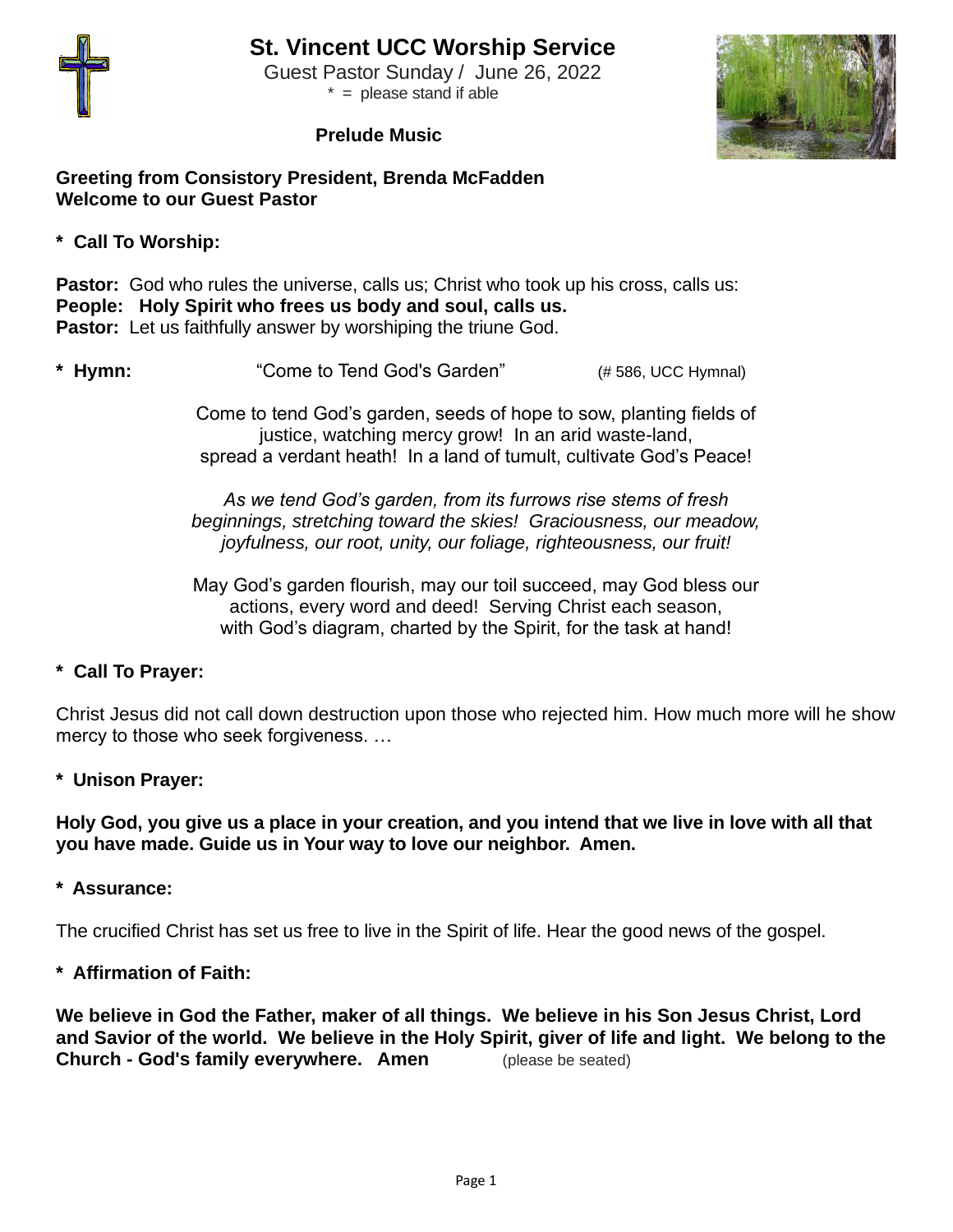**Liturgist:** We now turn our hearts and minds to the reading of God's Holy Scripture. Our reading today comes from the Gospel of Luke, chapter 9, verses 51-62.

**Let us pray:** Holy God, through Jesus we are promised the gift of holy power in order to help fulfill your purpose. Be with us now in the midst of hearing your word in Holy Scripture, so that we might also know your wisdom and guidance so that we can do so according to your will. We pray this in Jesus' name. Amen.

## **Reading: Luke 9:51-62 A Samaritan Village Refuses to Receive Jesus**

When the days drew near for Jesus to be taken up, he set his face to go to Jerusalem. And he sent messengers ahead of him. On their way they entered a village of the Samaritans to make ready for him; but they did not receive him, because his face was set towards Jerusalem.

When his disciples James and John saw it, they said, "Lord, do you want us to command fire to come down from heaven and consume them?"

But he turned and rebuked them. Then they went on to another village.

As they were going along the road, someone said to him, "I will follow you wherever you go." And Jesus said to him, "Foxes have holes, and birds of the air have nests; but the Son of Man has nowhere to lay his head."

To another Jesus said, "Follow me." But he said, "Lord, first let me go and bury my father." But Jesus said to him, "Let the dead bury their own dead: but as for you, go and proclaim the kingdom of God."

Another said, "I will follow you, Lord; but let me first say farewell to those at my home." Jesus said to him, "No one who puts a hand to the plow and looks back is fit for the kingdom of God."

**Liturgist:** Here ends the reading of God's Holy Scripture. May God bless us with understanding and may we show our understanding in the way we live our lives. Amen.

**Hymn Intro:** Now, let us remain seated as we sing our hymn, "Spirit of the Living God"

**Hymn:** "Spirit of the Living God" (# 283, UCC Hymnal)

Spirit of the living God, fall afresh on me; *Spirit of the living God, fall a fresh on me.* Melt me, mold me, fill me, use me. *Spirit of the Living God, Fall afresh on me.*

**Pastor's Message:** "A Place to Lay Your Head"

# **Prayer Concerns, Birthday Celebrations, and Announcements**

*Keeping all of these concerns in our hearts and minds, let us pause for our Pastoral Prayer*

### **Pastoral Prayer**

**Lord's Prayer:** We pray all this in the name of Jesus, who taught us also to pray together saying …**Our Father, who art in heaven, hallowed be thy name. Thy kingdom come, thy will be done on earth as it is in heaven. Give us this day our daily bread and forgive us our debts as we forgive our debtors. And lead us not into temptation, but deliver us from evil. For thine is the kingdom and the power and the glory forever. Amen.**